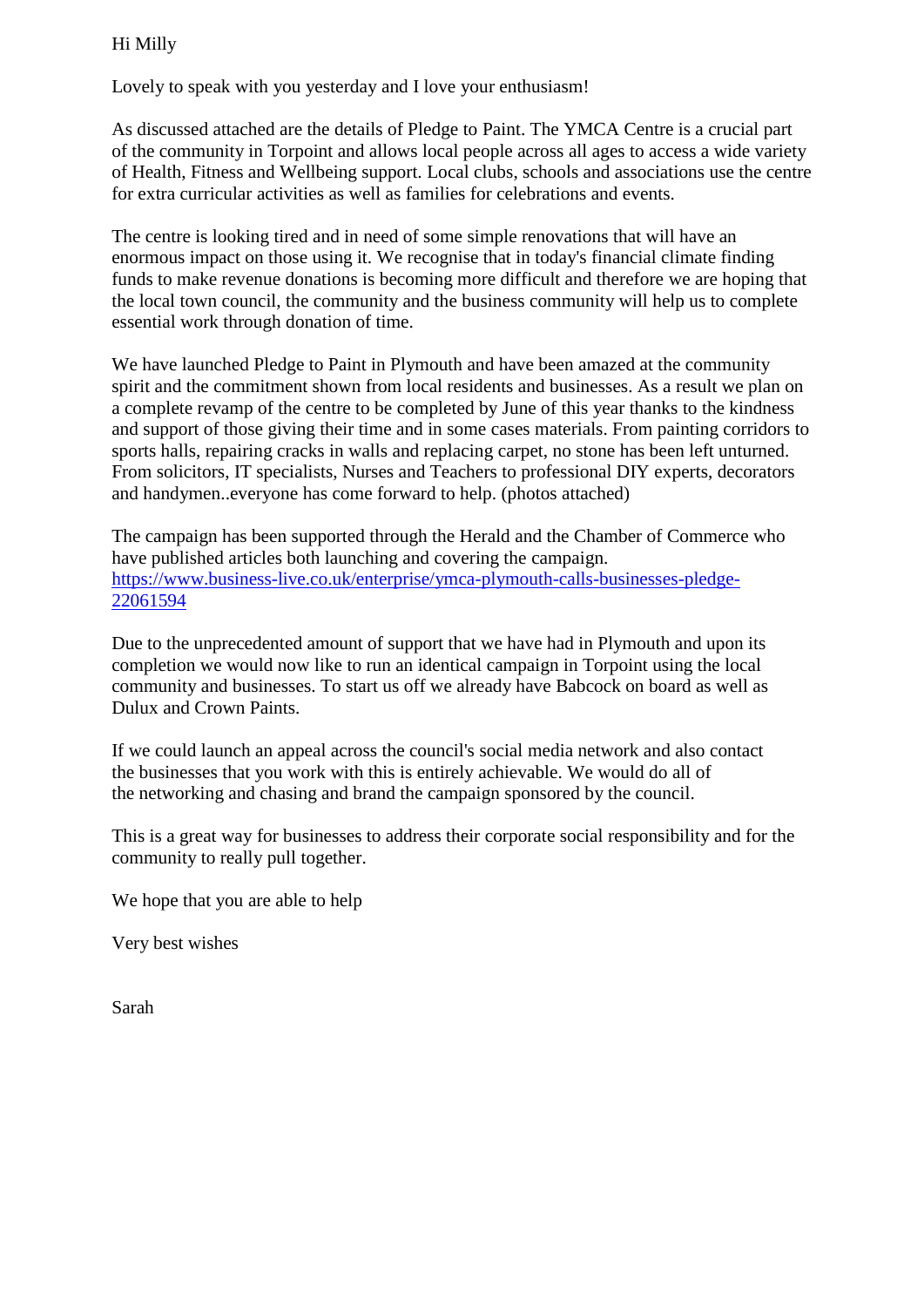## Pledge to Paint!



Join local businesses and people from the local community as we gather an army of decorators to transform the oldest charity in the city.

Since the 1970s the YMCA Plymouth has supported local families with health and wellbeing, cardiac rehabilitation, education, disability sports and crisis support and now we need you!

With your help we plan to colour our centre over one weekend and bring us bang up to date to create a space that you can be even more proud of. From painting classrooms used for education, to fitness rooms used for health and wellbeing, there's much to be done and every stroke of a brush helps!

## **How it works:**

**Pledge your time**- Decide how much time you can spare. It can be as little as an hour to as much as the full weekend.

**Decide who to bring**- decorating is much more fun with friends and colleagues so get them signed up too!

**Come and have fun**……there will be ample supplies of tea/coffee/cakes and music to keep you going. This should really create a great atmosphere and make you feel part of something special.

**Other ways to support**……if you aren't able to lend a hand then there are other ways you can support the challenge.

- Paint donation- Pure Brilliant White
	- **•** Brushes
	- Gloss- Pure Brilliant White

**For further information**: Get in touch with our Fundraising Lead: Tel: 01752 761000 Email: [sarah.newberry@ymcaplymouth](mailto:sarah.newberry@ymcaplymouth)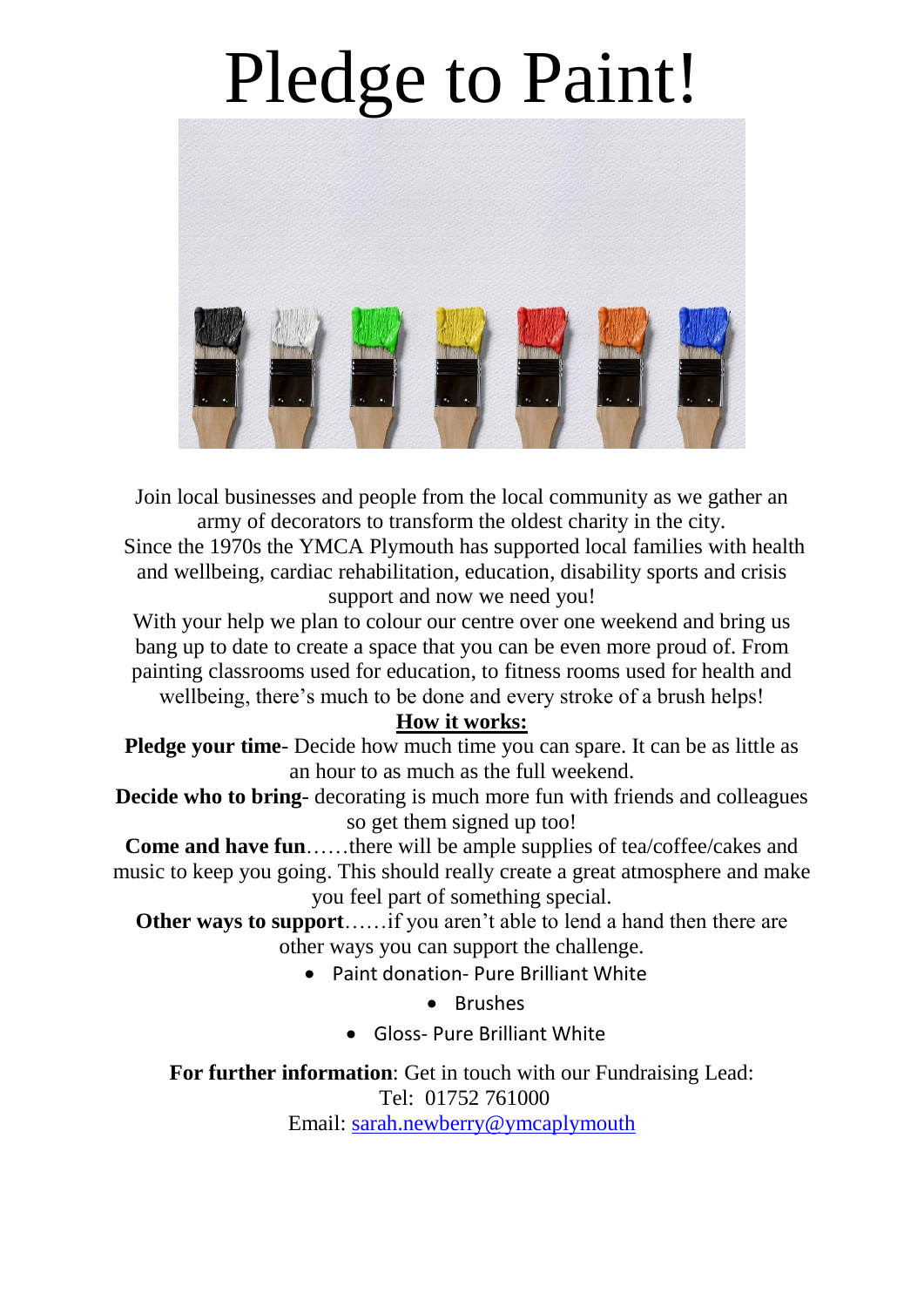